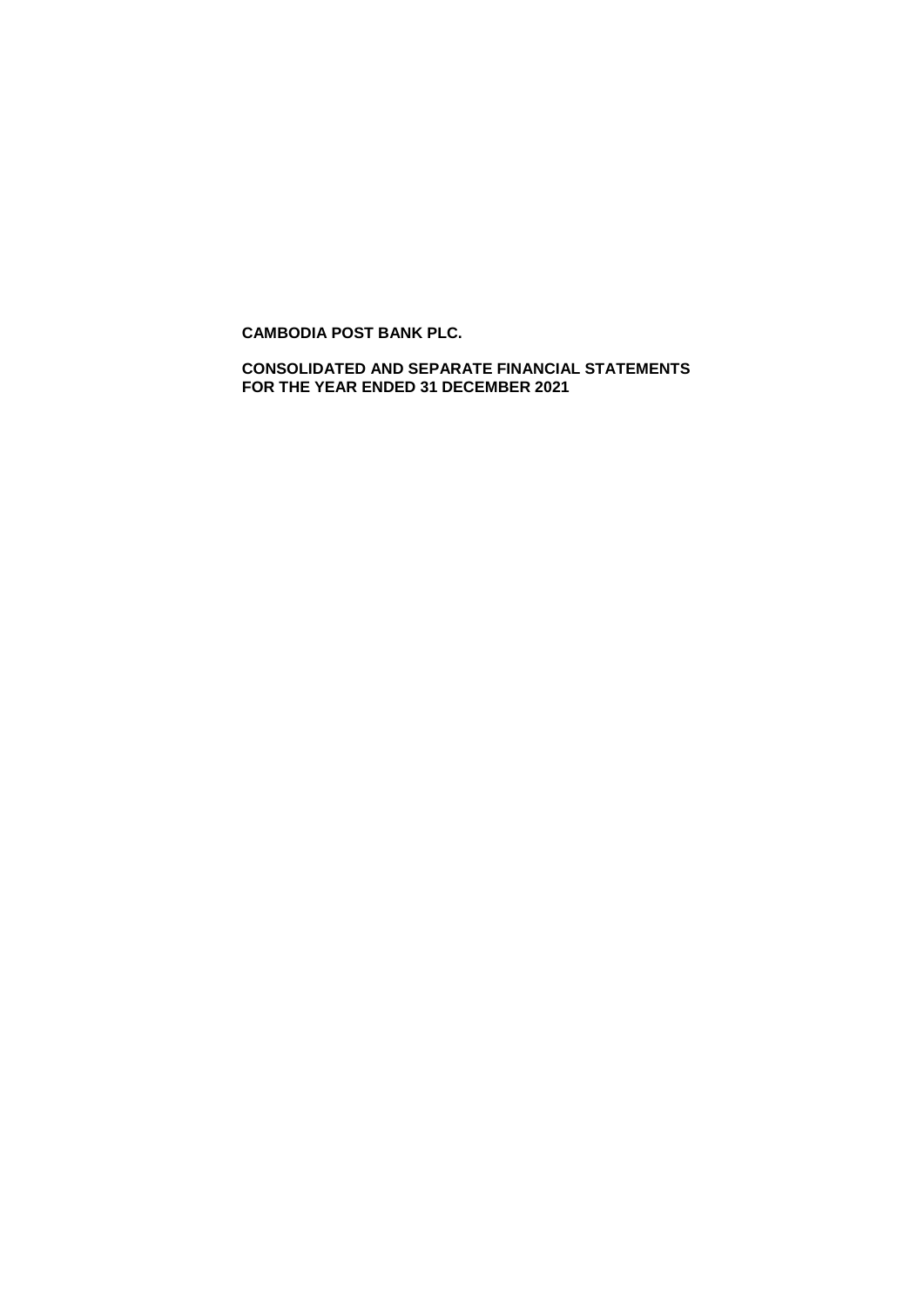# **CONSOLIDATED STATEMENT OF FINANCIAL POSITION AS AT 31 DECEMBER 2021**

|                                                                   | <b>Notes</b> | 2021<br>US\$            | 2020<br>US\$            | 2021<br><b>KHR '000</b>                                 | 2020<br><b>KHR '000</b>   |
|-------------------------------------------------------------------|--------------|-------------------------|-------------------------|---------------------------------------------------------|---------------------------|
| <b>ASSETS</b>                                                     |              |                         |                         |                                                         |                           |
| Cash on hand<br>Deposits and placements                           | 4            | 32,369,314              | 30,080,980              | 131,872,585                                             | 121,677,564               |
| with the central bank and<br>other banks<br>Loans and advances to | 5            | 199,576,882             | 280,712,006             | 813,076,217                                             | 1,135,480,064             |
| customers<br>Investment securities at                             | 6            | 867,286,468             | 682,018,901             | 3,533,325,071                                           | 2,758,766,455             |
| amortised cost<br>Statutory deposits with the                     | 7            | 9,819,479               |                         | 40,004,557                                              |                           |
| central bank                                                      | 8            | 56,146,559              | 54,199,135              | 228,741,081                                             | 219,235,501               |
| Property and equipment                                            | 9            | 5,116,191               | 4,027,288               | 20,843,362                                              | 16,290,380                |
| Right-of-use assets                                               | 10           | 7,567,540               | 7,518,919               | 30,830,158                                              | 30,414,027                |
| Intangible assets                                                 | 11           | 1,177,067               | 655,196                 | 4,795,371                                               | 2,650,268                 |
| Goodwill                                                          | 12           | 754,215                 | 754,215                 | 3,072,672                                               | 3,050,800                 |
| Deferred tax assets                                               | 13           | 1,482,119               | 1,983,889               | 6,038,153                                               | 8,024,831                 |
| Other assets                                                      | 14           | 1,553,373               | 1,517,688               | 6,328,443                                               | 6,139,048                 |
| <b>TOTAL ASSETS</b>                                               |              |                         |                         | 1,182,849,207 1,063,468,217 4,818,927,670 4,301,728,938 |                           |
| <b>LIABILITIES AND</b><br><b>SHAREHOLDERS'</b><br><b>EQUITY</b>   |              |                         |                         |                                                         |                           |
| <b>LIABILITIES</b>                                                |              |                         |                         |                                                         |                           |
| Deposits from banks and                                           |              |                         |                         |                                                         |                           |
| other financial institutions                                      | 15           | 138,618,007             | 109,289,254             | 564,729,761                                             | 442,075,032               |
| Deposits from customers                                           | 16           | 714,422,731             | 665,985,860             | 2,910,558,206                                           | 2,693,912,804             |
| Borrowings                                                        | 17           | 122,787,187             | 113,269,881             | 500,235,000                                             | 458,176,669               |
| Lease liabilities                                                 | 10           | 7,394,935               | 7,397,574               | 30,126,965                                              | 29,923,187                |
| Current income tax liabilities                                    | 18           | 3,798,726               | 2,254,574               | 15,476,010                                              | 9,119,752                 |
| Employee benefits                                                 | 19           | 283,143                 | 397,653                 | 1,153,525                                               | 1,608,506                 |
| <b>Other liabilities</b><br>Subordinated debts                    | 20<br>21     | 3,382,106<br>42,768,479 | 2,781,171<br>34,028,479 | 13,778,700<br>174,238,783                               | 11,249,836<br>137,645,198 |
| <b>TOTAL LIABILITIES</b>                                          |              | 1,033,455,314           |                         | 935,404,446 4,210,296,950 3,783,710,984                 |                           |
|                                                                   |              |                         |                         |                                                         |                           |
| <b>SHAREHOLDERS' EQUITY</b>                                       |              |                         |                         |                                                         |                           |
| Share capital                                                     | 22           | 76,000,000              | 76,000,000              | 304,093,780                                             | 304,093,780               |
| Retained earnings                                                 |              | 47,266,955              | 47,190,476              | 191,521,861                                             | 191,210,743               |
| Non-distributive reserves                                         |              | 15,000,000              |                         | 61,020,000                                              |                           |
| Regulatory reserves<br>Other reserves                             |              | 11,126,938              | 4,873,295               | 45,116,747<br>6,878,332                                 | 19,676,927<br>3,036,504   |
| <b>TOTAL SHAREHOLDERS'</b>                                        |              |                         |                         |                                                         |                           |
| <b>EQUITY</b>                                                     |              | 149,393,893             | 128,063,771             | 608,630,720                                             | 518,017,954               |
| <b>TOTAL LIABILITIES AND</b><br><b>SHAREHOLDERS'</b>              |              |                         |                         |                                                         |                           |
| <b>EQUITY</b>                                                     |              |                         |                         | 1,182,849,207 1,063,468,217 4,818,927,670 4,301,728,938 |                           |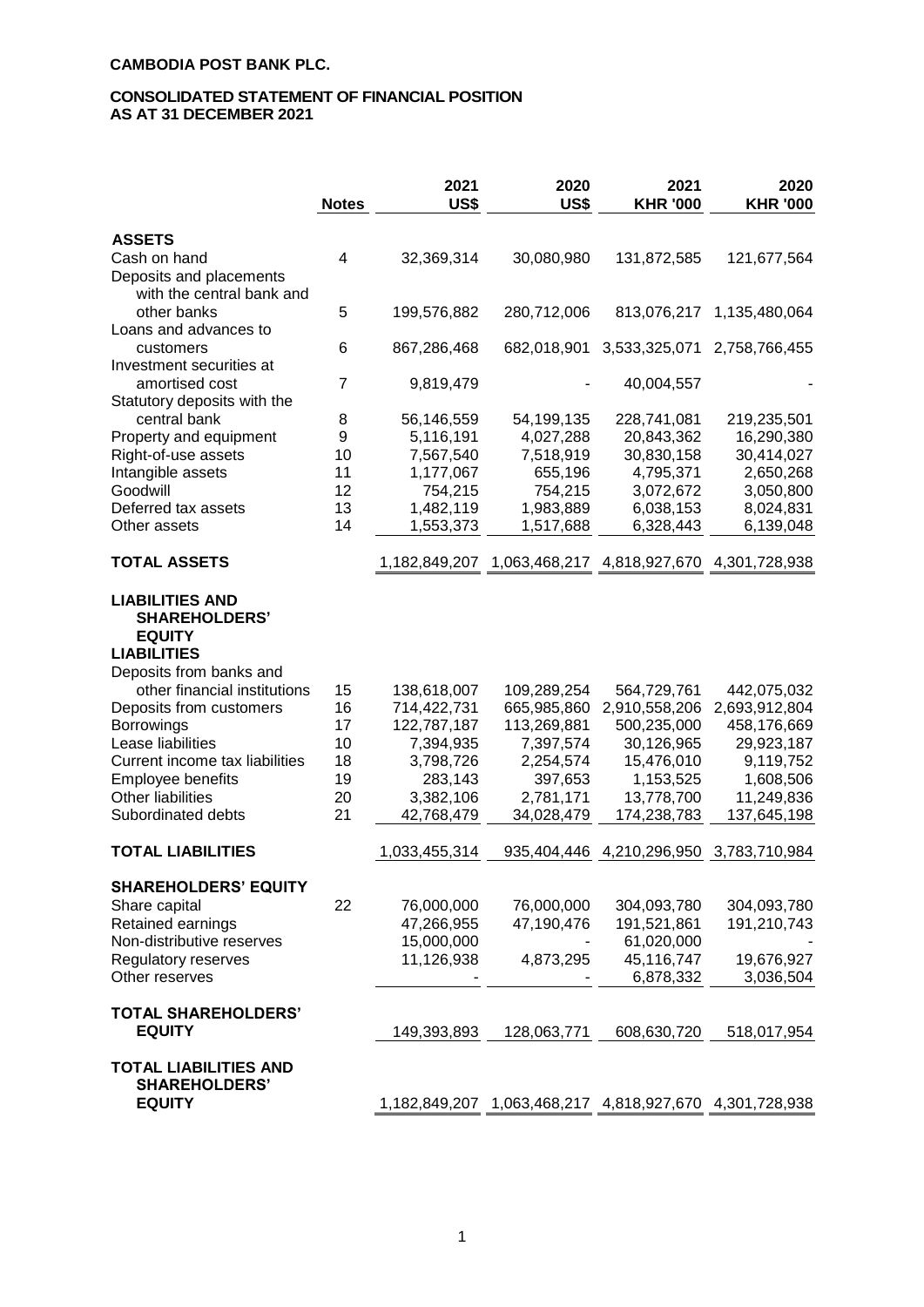### **CONSOLIDATED STATEMENT OF PROFIT OR LOSS AND OTHER COMPREHENSIVE INCOME FOR THE YEAR ENDED 31 DECEMBER 2021**

|                                                                    | <b>Notes</b> | 2021<br><b>US\$</b> | 2020<br><b>US\$</b>      | 2021<br><b>KHR '000</b> | 2020<br><b>KHR '000</b> |
|--------------------------------------------------------------------|--------------|---------------------|--------------------------|-------------------------|-------------------------|
|                                                                    |              |                     |                          |                         |                         |
| Interest income                                                    | 23           | 104,955,525         | 95,111,584               | 426,959,076             | 387,769,928             |
| Interest expense                                                   | 23           | (52, 864, 213)      | (49, 192, 890)           | (215,051,618)           | (200, 559, 413)         |
| Net interest income                                                | 23           | 52,091,312          | 45,918,694               | 211,907,458             | 187,210,515             |
| Fee and commission income                                          | 24           | 785,297             | 515,735                  | 3,194,588               | 2,102,652               |
| Fee and commission expense                                         | 24           | (134, 652)          | (180, 257)               | (547, 764)              | (734, 908)              |
| Net fee and commission                                             |              |                     |                          |                         |                         |
| income                                                             | 24           | 650,645             | 335,478                  | 2,646,824               | 1,367,744               |
| Other income                                                       | 25           | 935,027             | 475,943                  | 3,803,690               | 1,940,420               |
| <b>Total other operating income</b>                                |              | 935,027             | 475,943                  | 3,803,690               | 1,940,420               |
| Credit impairment losses                                           | 26           | (1,582,093)         | (9,488,635)              | (6, 435, 954)           | (38,685,165)            |
| Net other operating loss                                           |              | (1,582,093)         | $\overline{(9,}488,635)$ | (6, 435, 954)           | (38, 685, 165)          |
|                                                                    |              |                     |                          |                         |                         |
| Personnel expenses                                                 | 27           | (15, 187, 304)      | (13, 556, 129)           | (61, 781, 953)          | (55, 268, 338)          |
| Other expenses                                                     | 28           | (10, 248, 507)      | (9, 449, 189)            | (41,690,926)            | (38, 524, 344)          |
|                                                                    |              |                     |                          |                         |                         |
| Profit before income tax                                           |              | 26,659,080          | 14,236,162               | 108,449,139             | 58,040,832              |
| Income tax expense                                                 | 29           | (5,328,958)         | (3,098,042)              | (21, 678, 201)          | (12, 630, 717)          |
| Profit for the year                                                |              | 21,330,122          | 11,138,120               | 86,770,938              | 45,410,115              |
| <b>Other comprehensive</b><br>income:<br>Items that will not be    |              |                     |                          |                         |                         |
| reclassified to profit or loss<br>Currency translation differences |              |                     |                          | 3,841,828               | (3,864,189)             |
| Other comprehensive income<br>for the year, net of tax             |              |                     |                          | 3,841,828               | (3,864,189)             |
| <b>Total comprehensive income</b><br>for the year                  |              | 21,330,122          | 11,138,120               | 90,612,766              | 41,545,926              |
| <b>Profit attributable to:</b>                                     |              |                     |                          |                         |                         |
| Owners of the Bank                                                 |              | 21,330,122          | 11,138,120               | 86,770,938              | 45,410,115              |
| <b>Total comprehensive income</b><br>attributable to:              |              |                     |                          |                         |                         |
| Owners of the Bank                                                 |              | 21,330,122          | 11,138,120               | 90,612,766              | 41,545,926              |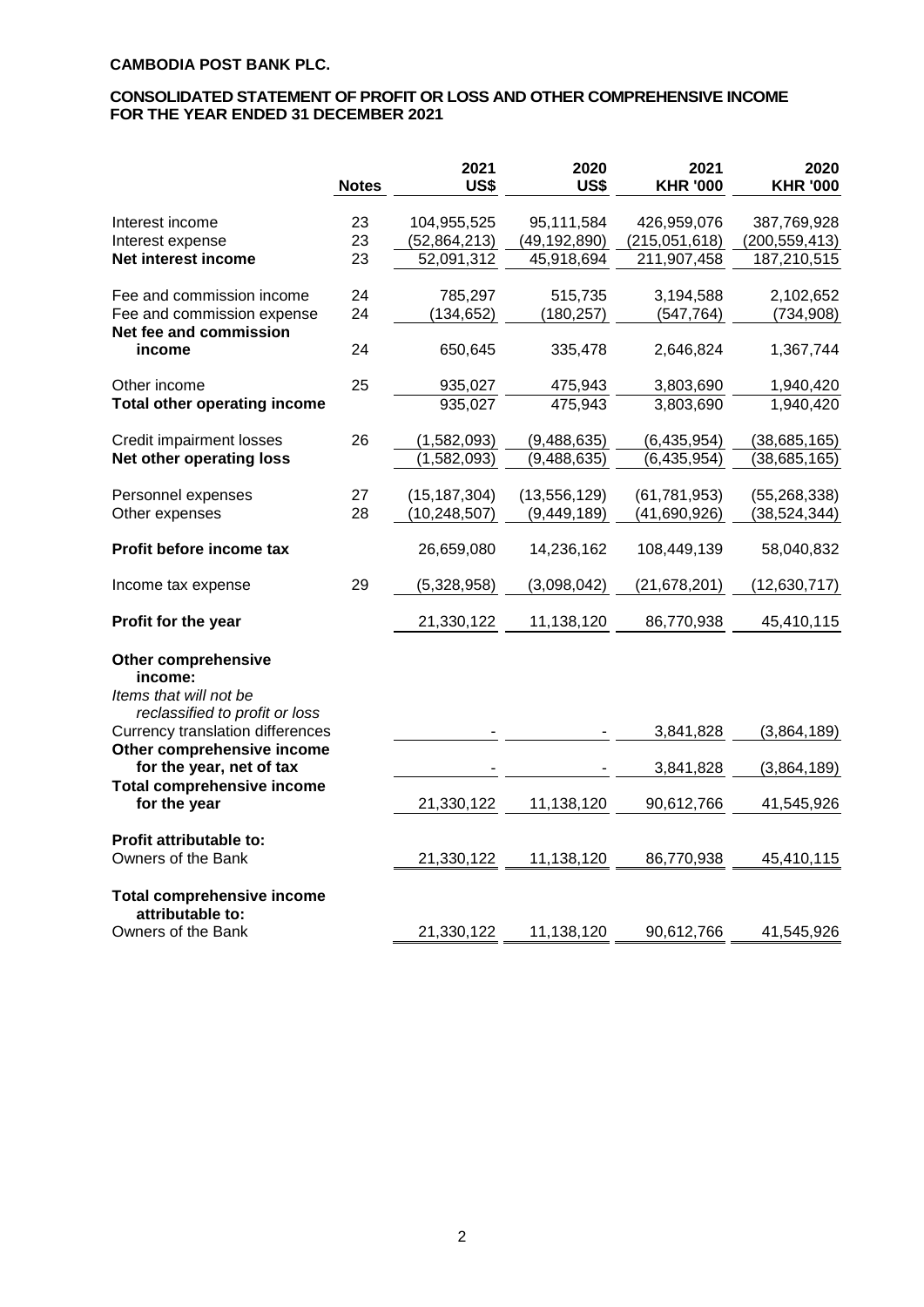### **CONSOLIDATED STATEMENT OF CHANGES IN EQUITY FOR THE YEAR ENDED 31 DECEMBER 2021**

|                                                                          | Attributable to owners of the Bank |                 |                               |                                |                           |                                   |                            |                 |                  |                 |              |                 |
|--------------------------------------------------------------------------|------------------------------------|-----------------|-------------------------------|--------------------------------|---------------------------|-----------------------------------|----------------------------|-----------------|------------------|-----------------|--------------|-----------------|
|                                                                          | Share capital                      |                 | <b>Retained earnings</b>      |                                | Non-distributive reserves |                                   | <b>Regulatory reserves</b> |                 | Other reserves   |                 | <b>Total</b> |                 |
|                                                                          | US\$                               | <b>KHR '000</b> | US\$                          | <b>KHR '000</b>                | US\$                      | <b>KHR '000</b>                   | US\$                       | <b>KHR '000</b> | $\overline{USS}$ | <b>KHR '000</b> | US\$         | <b>KHR '000</b> |
| Balance at 1 January 2020                                                | 76,000,000                         | 304.093.780     | 35,190,866                    | 142,313,066                    |                           |                                   | 5.734.785                  | 23.164.489      |                  | 6.900.693       | 116,925,651  | 476,472,028     |
| Profit for the year<br>Other comprehensive income -                      |                                    |                 | 11,138,120                    | 45,410,115                     |                           |                                   |                            |                 |                  |                 | 11,138,120   | 45,410,115      |
| currency translation differences                                         |                                    |                 |                               |                                |                           |                                   |                            |                 |                  | (3,864,189)     |              | (3,864,189)     |
| Total comprehensive income for<br>the year                               |                                    |                 | 11,138,120                    | 45,410,115                     |                           | the control of the control of the |                            |                 |                  | (3,864,189)     | 11,138,120   | 41,545,926      |
| Transactions with owners in their<br>capacity as owners:                 |                                    |                 |                               |                                |                           |                                   |                            |                 |                  |                 |              |                 |
| Transfer from regulatory reserves                                        |                                    |                 | 861,490                       | 3,487,562                      |                           |                                   | (861, 490)                 | (3,487,562)     |                  |                 |              |                 |
| <b>Total transactions with owners</b>                                    |                                    |                 | 861,490                       | 3,487,562                      |                           |                                   | (861, 490)                 | (3,487,562)     |                  |                 |              |                 |
| Balance at 31 December 2020                                              | 76,000,000                         | 304,093,780     | 47,190,476                    | 191,210,743                    |                           |                                   | 4,873,295                  | 19,676,927      |                  | 3,036,504       | 128,063,771  | 518,017,954     |
| Balance at 1 January 2021                                                | 76,000,000                         | 304,093,780     | 47,190,476                    | 191,210,743                    |                           |                                   | 4,873,295                  | 19,676,927      |                  | 3,036,504       | 128,063,771  | 518,017,954     |
| Profit for the year<br>Other comprehensive income -                      |                                    |                 | 21,330,122                    | 86,770,938                     |                           |                                   |                            |                 |                  |                 | 21,330,122   | 86,770,938      |
| currency translation differences                                         |                                    |                 |                               |                                |                           |                                   |                            |                 |                  | 3.841.828       |              | 3,841,828       |
| Total comprehensive income for<br>the year                               |                                    |                 | 21,330,122                    | 86,770,938                     |                           |                                   |                            |                 |                  | 3,841,828       | 21,330,122   | 90,612,766      |
| Transactions with owners in their<br>capacity as owners:                 |                                    |                 |                               |                                |                           |                                   |                            |                 |                  |                 |              |                 |
| Transfer to non-distributive reserves<br>Transfer to regulatory reserves |                                    |                 | (15,000,000)<br>(6, 253, 643) | (61,020,000)<br>(25, 439, 820) | 15,000,000                | 61,020,000                        | 6,253,643                  | 25,439,820      |                  |                 |              |                 |
| Currency translation differences                                         |                                    |                 |                               |                                |                           |                                   |                            |                 |                  |                 |              |                 |
| <b>Total transactions with owners</b>                                    |                                    |                 | (21, 253, 643)                | (86, 459, 820)                 | 15,000,000                | 61,020,000                        | 6,253,643                  | 25,439,820      |                  |                 |              |                 |
| <b>Balance at 31 December 2021</b>                                       | 76,000,000                         | 304,093,780     | 47,266,955                    | 191,521,861                    | 15,000,000                | 61,020,000                        | 11,126,938                 | 45,116,747      |                  | 6,878,332       | 149,393,893  | 608,630,720     |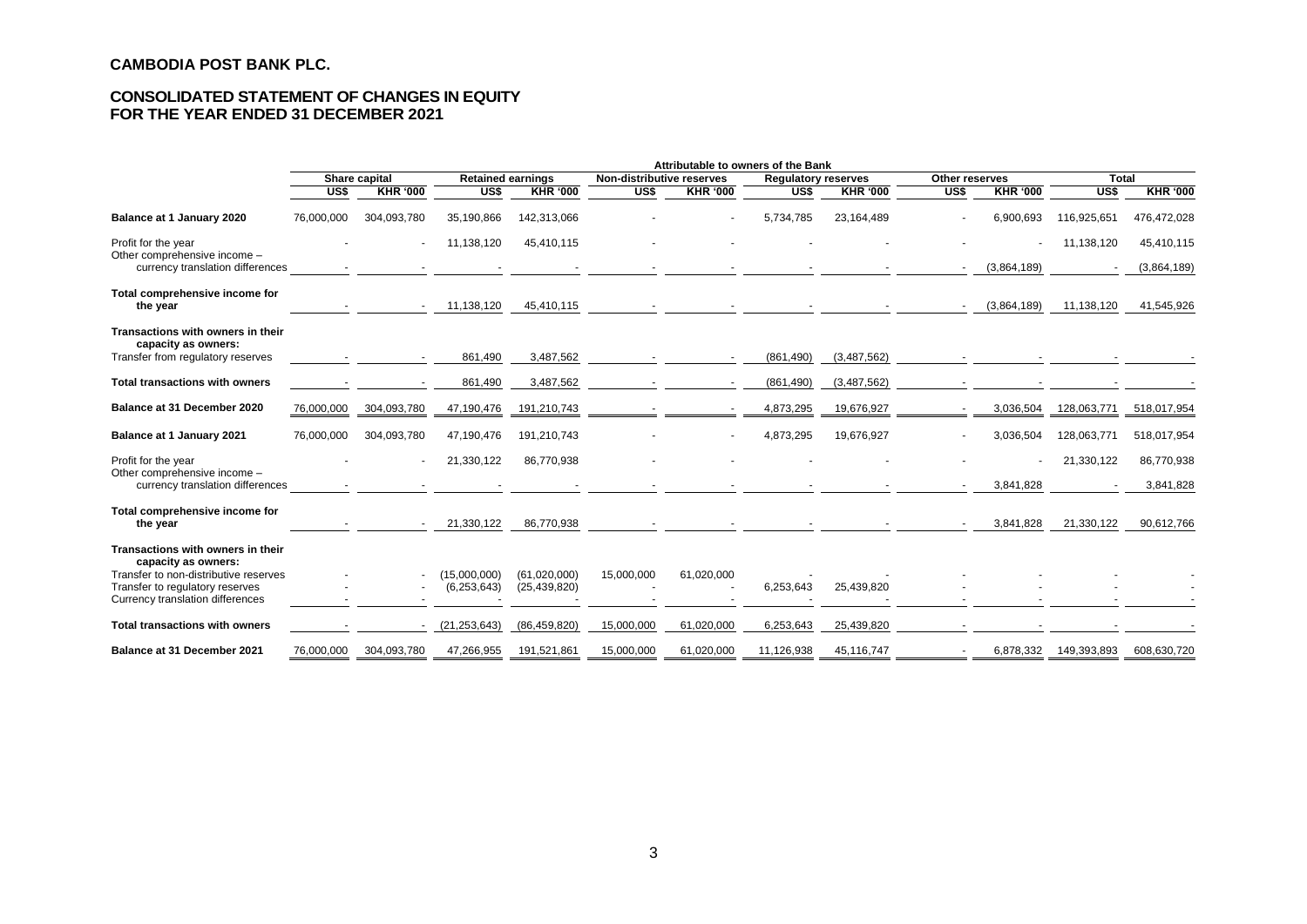#### **CONSOLIDATED STATEMENT OF CASH FLOWS FOR THE YEAR ENDED 31 DECEMBER 2021**

|                                                                                | <b>Notes</b> | 2021<br>US\$                 | 2020<br>US\$               | 2021<br><b>KHR '000</b>        | 2020<br><b>KHR '000</b>        |
|--------------------------------------------------------------------------------|--------------|------------------------------|----------------------------|--------------------------------|--------------------------------|
| <b>Cash flows from operating</b><br>activities                                 |              |                              |                            |                                |                                |
| Cash (used in)/generated from                                                  |              |                              |                            |                                |                                |
| operations<br>Interest received                                                | 31           | (135,019,463)<br>104,000,469 | 156,712,079<br>94,912,555  | (549, 259, 177)<br>423,073,908 | 638,915,146<br>386,958,487     |
| Interest paid                                                                  |              | (48,059,502)                 | (43, 341, 415)             | (195, 506, 054)                | (176, 702, 949)                |
| Income tax paid                                                                | 18           | (3,283,036)                  | (5,684,504)                | (13, 355, 390)                 | (23, 175, 723)                 |
| Cash (used in)/generated<br>from operating activities                          |              | (82, 361, 532)               | 202,598,715                | (335,046,713)                  | 825,994,961                    |
| <b>Cash flows from investing</b><br>activities                                 |              |                              |                            |                                |                                |
| Purchase of property and                                                       |              |                              |                            |                                |                                |
| equipment<br>Purchase of intangible assets                                     | 9<br>11      | (2,645,086)<br>(798, 192)    | (1,487,091)<br>(83, 403)   | (10,760,210)<br>(3,247,045)    | (6,062,870)<br>(340, 034)      |
| Proceeds from disposal of<br>property and equipment<br>Payments for investment |              | 70,258                       | 179                        | 285,810                        | 730                            |
| securities at amortised cost                                                   |              | (10,000,000)                 |                            | (40,680,000)                   |                                |
| Cash used in investing<br>activities                                           |              | (13,373,020)                 | (1,570,315)                | (54, 401, 445)                 | (6,402,174)                    |
|                                                                                |              |                              |                            |                                |                                |
| <b>Cash flows from financing</b><br>activities                                 |              |                              |                            |                                |                                |
| Proceeds from borrowings<br>Repayments of borrowings                           | 31<br>31     | 59,915,653<br>(50, 433, 727) | 54,266,974<br>(31,678,256) | 243,736,876<br>(205, 164, 401) | 221,246,453<br>(129, 152, 250) |
| Proceeds from subordinated                                                     |              |                              |                            |                                |                                |
| debts                                                                          | 31           | 10,000,000                   |                            | 40,680,000                     |                                |
| Repayments of subordinated<br>debts                                            | 31           | (1,260,000)                  |                            | (5, 125, 680)                  |                                |
| Principal elements of lease                                                    |              |                              |                            |                                |                                |
| payments                                                                       | 31           | (1,438,584)                  | (1,904,450)                | (5,852,160)                    | (7, 764, 443)                  |
| <b>Cash generated from</b>                                                     |              |                              |                            |                                |                                |
| financing activities                                                           |              | 16,783,342                   | 20,684,268                 | 68,274,635                     | 84,329,760                     |
| Net (decrease)/increase in                                                     |              |                              |                            |                                |                                |
| cash and cash<br>equivalents<br>Cash and cash equivalents at                   |              | (78, 951, 210)               |                            | 221,712,668 (321,173,523)      | 903,922,547                    |
| the beginning of year<br>Currency translation                                  |              | 294,845,295                  |                            | 73,132,627 1,192,649,218       | 298,015,455                    |
| differences                                                                    |              |                              |                            | 8,076,807                      | (9, 288, 784)                  |
| <b>Cash and cash equivalents</b>                                               |              |                              |                            |                                |                                |
| at the end of year                                                             | 30           | 215,894,085                  | 294,845,295                |                                | 879,552,502 1,192,649,218      |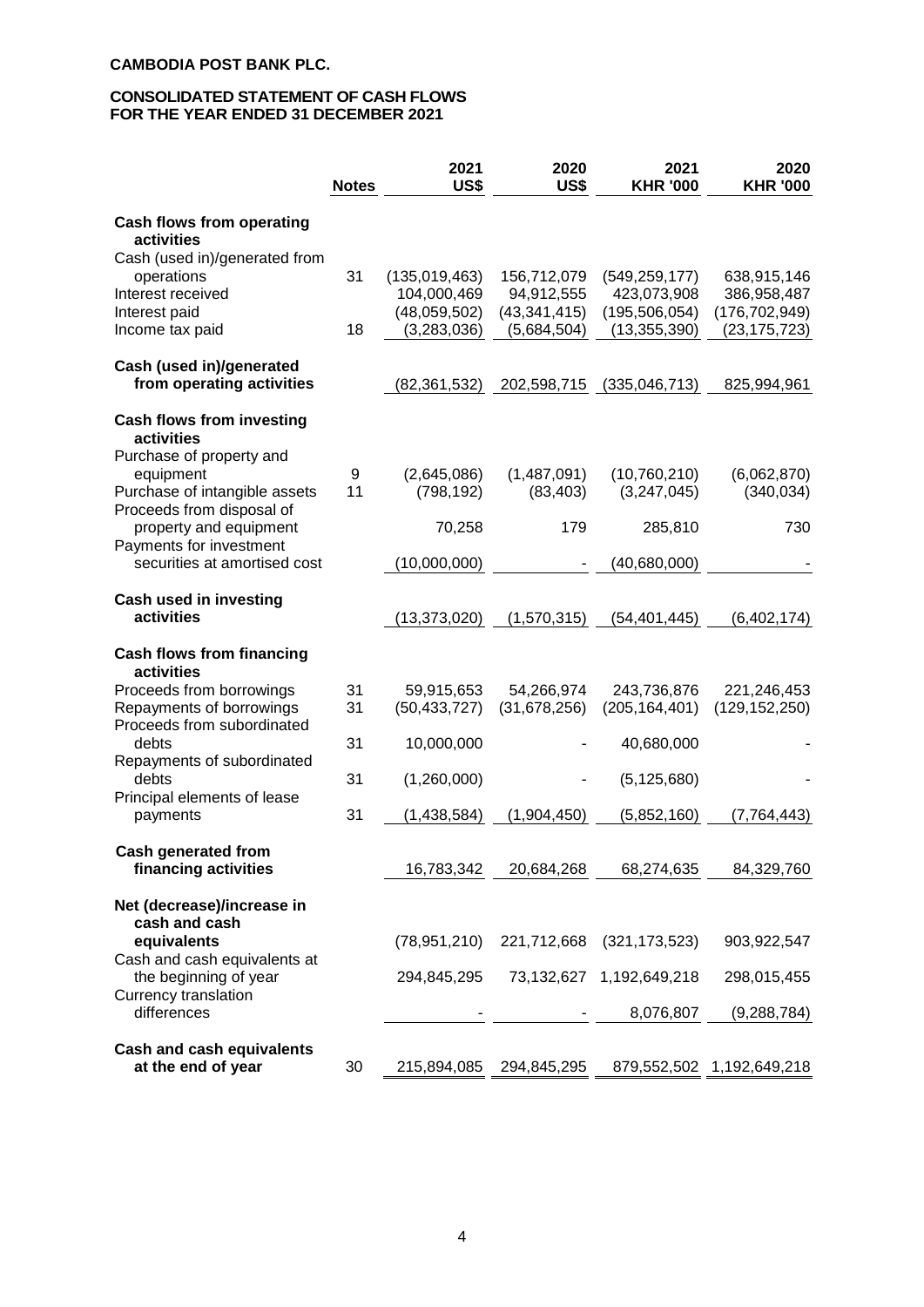### **SEPARATE STATEMENT OF FINANCIAL POSITION FOR THE YEAR ENDED 31 DECEMBER 2021**

|                                                                                                                  | <b>Notes</b> | 2021<br>US\$  | 2020<br>US\$                                            | 2021<br><b>KHR '000</b>                 | 2020<br><b>KHR '000</b> |
|------------------------------------------------------------------------------------------------------------------|--------------|---------------|---------------------------------------------------------|-----------------------------------------|-------------------------|
| <b>ASSETS</b>                                                                                                    |              |               |                                                         |                                         |                         |
| Cash on hand<br>Deposits and placements with<br>the central bank and other                                       | 4            | 31,963,950    | 29,730,158                                              | 130,221,132                             | 120,258,489             |
| banks<br>Loans and advances to                                                                                   | 5            | 198,954,467   | 279,065,745                                             | 810,540,499                             | 1,128,820,939           |
| customers<br>Investment securities at                                                                            | 6            | 798,015,502   |                                                         | 626,939,714 3,251,115,155               | 2,535,971,143           |
| amortised cost<br>Statutory deposits with the                                                                    | 7            | 9,819,479     |                                                         | 40,004,557                              |                         |
| central bank                                                                                                     | 8            | 55,746,559    | 53,799,135                                              | 227, 111, 481                           | 217,617,501             |
| Property and equipment                                                                                           | 9            | 4,312,789     | 3,252,092                                               | 17,570,302                              | 13, 154, 712            |
| Right-of-use assets                                                                                              | 10           | 6,394,694     | 6,394,869                                               | 26,051,983                              | 25,867,245              |
| Intangible assets                                                                                                | 11           | 1,103,060     | 603,109                                                 | 4,493,866                               | 2,439,576               |
| Investment in subsidiary                                                                                         | 12           | 8,685,818     | 8,685,818                                               | 35,386,023                              | 35,134,134              |
| Deferred tax assets                                                                                              | 13           | 1,184,337     | 1,747,314                                               | 4,824,989                               | 7,067,885               |
| Other assets                                                                                                     | 14           | 1,227,183     | 1,249,796                                               | 4,999,545                               | 5,055,425               |
| <b>TOTAL ASSETS</b>                                                                                              |              |               | 1,117,407,838 1,011,467,750 4,552,319,532 4,091,387,049 |                                         |                         |
| <b>LIABILITIES AND</b><br><b>SHAREHOLDERS'</b><br><b>EQUITY</b><br><b>LIABILITIES</b><br>Deposits from banks and |              |               |                                                         |                                         |                         |
| other financial institutions                                                                                     | 15           | 139,688,508   | 110,703,850                                             | 569,090,982                             | 447,797,073             |
| Deposits from customers                                                                                          | 16           | 714,422,731   | 665,985,860                                             | 2,910,558,206                           | 2,693,912,804           |
| <b>Borrowings</b>                                                                                                | 17           | 72,193,602    | 72,889,222                                              | 294,116,735                             | 294,836,903             |
| Lease liabilities                                                                                                | 10           | 6,303,954     | 6,352,062                                               | 25,682,309                              | 25,694,091              |
| Current income tax liabilities                                                                                   | 18           | 3,164,399     | 1,748,239                                               | 12,891,762                              | 7,071,627               |
| Employee benefits                                                                                                | 19           | 235,429       | 354,483                                                 | 959,138                                 | 1,433,884               |
| Other liabilities                                                                                                | 20           | 2,480,987     | 1,968,908                                               | 10,107,539                              | 7,964,233               |
| Subordinated debts                                                                                               | 21           | 39,740,000    | 31,000,000                                              | 161,900,760                             | 125,395,000             |
| <b>TOTAL LIABILITIES</b>                                                                                         |              | 978,229,610   |                                                         | 891,002,624 3,985,307,431 3,604,105,615 |                         |
| <b>SHAREHOLDERS' EQUITY</b>                                                                                      |              |               |                                                         |                                         |                         |
| Share capital                                                                                                    | 22           | 76,000,000    | 76,000,000                                              | 304,093,780                             | 304,093,780             |
| Retained earnings                                                                                                |              | 37,212,584    | 39,848,106                                              | 150,947,045                             | 161,668,348             |
| Non-distributive reserves                                                                                        |              | 15,000,000    |                                                         | 61,020,000                              |                         |
| Regulatory reserves                                                                                              |              | 10,965,644    | 4,617,020                                               | 44,479,194                              | 18,652,992              |
| Other reserves                                                                                                   |              |               |                                                         | 6,472,082                               | 2,866,314               |
| <b>TOTAL SHAREHOLDERS'</b>                                                                                       |              |               |                                                         |                                         |                         |
| <b>EQUITY</b>                                                                                                    |              | 139, 178, 228 | 120,465,126                                             | 567,012,101                             | 487,281,434             |
| <b>TOTAL LIABILITIES AND</b><br><b>SHAREHOLDERS'</b>                                                             |              |               |                                                         |                                         |                         |
| <b>EQUITY</b>                                                                                                    |              |               | 1,117,407,838 1,011,467,750 4,552,319,532 4,091,387,049 |                                         |                         |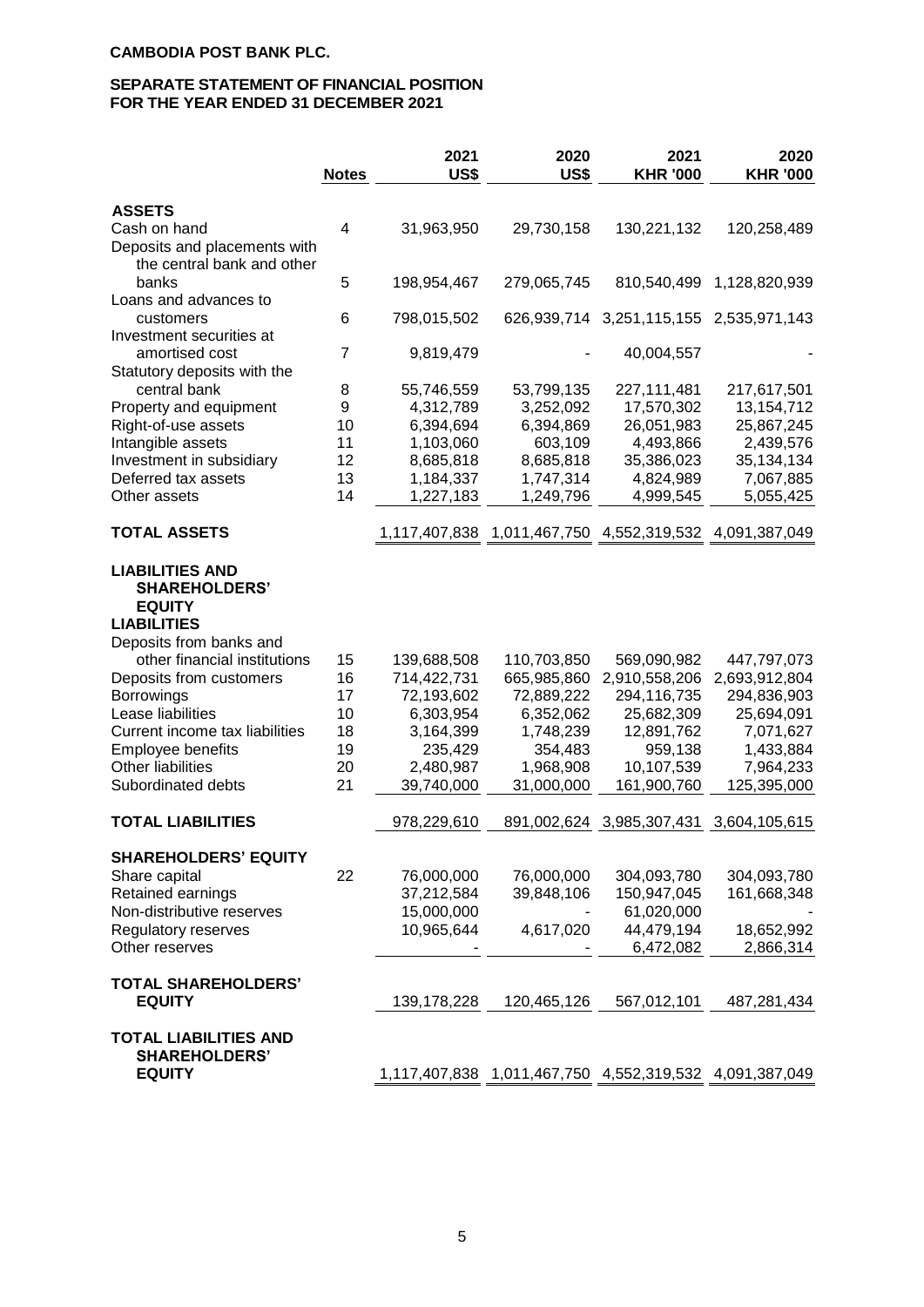### **SEPARATE STATEMENT OF PROFIT OR LOSS AND OTHER COMPREHENSIVE INCOME FOR THE YEAR ENDED 31 DECEMBER 2021**

|                                                                                             | <b>Notes</b> | 2021<br>US\$   | 2020<br><b>US\$</b> | 2021<br><b>KHR '000</b> | 2020<br><b>KHR '000</b> |
|---------------------------------------------------------------------------------------------|--------------|----------------|---------------------|-------------------------|-------------------------|
| Interest income                                                                             | 23           | 90,850,746     | 82,032,343          | 369,580,835             | 334,445,862             |
| Interest expense                                                                            | 23           | (48, 954, 720) | (45, 339, 925)      | (199, 147, 801)         | (184,850,874)           |
| Net interest income                                                                         | 23           | 41,896,026     | 36,692,418          | 170,433,034             | 149,594,988             |
| Fee and commission income                                                                   | 24           | 557,518        | 413,807             | 2,267,983               | 1,687,091               |
| Fee and commission expense                                                                  | 24           | (134, 652)     | (180, 257)          | (547, 764)              | (734, 908)              |
| Net fee and commission                                                                      |              |                |                     |                         |                         |
| income                                                                                      | 24           | 422,866        | 233,550             | 1,720,219               | 952,183                 |
| Other income                                                                                | 25           | 814,414        | 461,018             | 3,313,036               | 1,879,571               |
| <b>Total other operating income</b>                                                         |              | 814,414        | 461,018             | 3,313,036               | 1,879,571               |
| Credit impairment losses                                                                    | 26           | (251, 303)     | (8,776,993)         | (1,022,301)             | (35,783,801)            |
| Net other operating loss                                                                    |              | (251, 303)     | (8,776,993)         | (1,022,301)             | (35,783,801)            |
|                                                                                             |              |                |                     |                         |                         |
| Personnel expenses                                                                          | 27           | (11,670,641)   | (10, 301, 225)      | (47, 476, 168)          | (41,998,094)            |
| Other expenses                                                                              | 28           | (7, 875, 360)  | (7, 221, 645)       | (32,036,964)            | (29, 442, 647)          |
| Profit before income tax                                                                    |              | 23,336,002     | 11,087,123          | 94,930,856              | 45,202,200              |
| Income tax expense                                                                          | 29           | (4,622,900)    | (2,580,903)         | (18, 805, 957)          | (10, 522, 342)          |
| Profit for the year                                                                         |              | 18,713,102     | 8,506,220           | 76,124,899              | 34,679,858              |
| Other comprehensive income:<br>Items that will not be reclassified<br>to profit or loss     |              |                |                     |                         |                         |
| <b>Currency translation differences</b>                                                     |              |                |                     | 3,605,768               | (3,630,966)             |
| Other comprehensive income<br>for the year, net of tax<br><b>Total comprehensive income</b> |              |                |                     | 3,605,768               | (3,630,966)             |
| for the year                                                                                |              | 18,713,102     | 8,506,220           | 79,730,667              | 31,048,892              |
| <b>Profit attributable to:</b>                                                              |              |                |                     |                         |                         |
| Owners of the Bank                                                                          |              | 18,713,102     | 8,506,220           | 76,124,899              | 34,679,858              |
| <b>Total comprehensive income</b><br>attributable to:                                       |              |                |                     |                         |                         |
| Owners of the Bank                                                                          |              | 18,713,102     | 8,506,220           | 79,730,667              | 31,048,892              |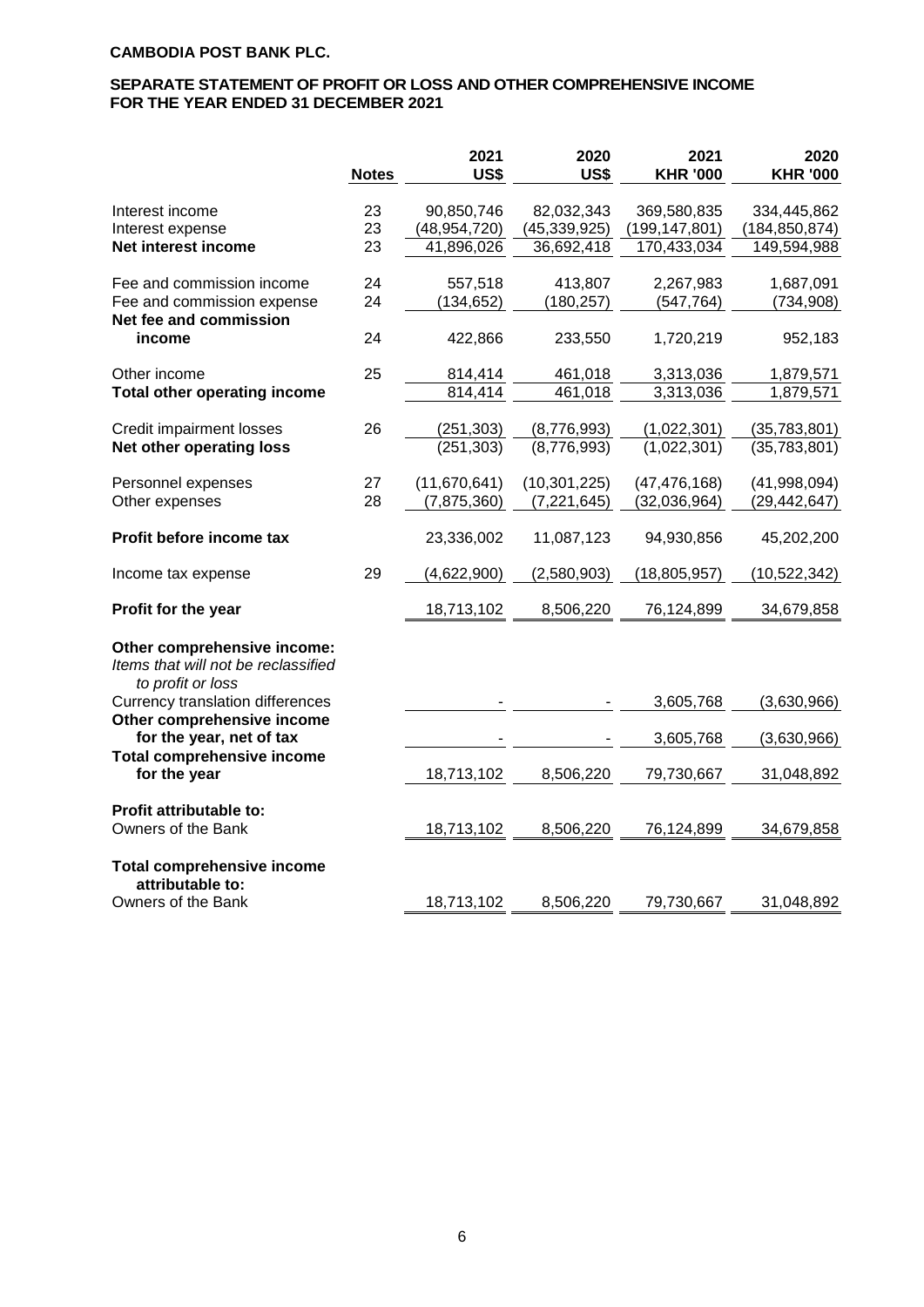### **SEPARATE STATEMENT OF CHANGES IN EQUITY FOR THE YEAR ENDED 31 DECEMBER 2021**

|                                                                                               | Attributable to owners of the Bank        |                 |                             |                                |                           |                                        |                            |                 |                |                 |                  |                 |  |
|-----------------------------------------------------------------------------------------------|-------------------------------------------|-----------------|-----------------------------|--------------------------------|---------------------------|----------------------------------------|----------------------------|-----------------|----------------|-----------------|------------------|-----------------|--|
|                                                                                               | Share capital<br><b>Retained earnings</b> |                 |                             |                                | Non-distributive reserves |                                        | <b>Requlatory reserves</b> |                 | Other reserves |                 |                  | <b>Total</b>    |  |
|                                                                                               | US\$                                      | <b>KHR '000</b> | US\$                        | <b>KHR '000</b>                | $\overline{USS}$          | <b>KHR '000</b>                        | $\overline{USS}$           | <b>KHR '000</b> | US\$           | <b>KHR '000</b> | $\overline{USS}$ | <b>KHR '000</b> |  |
| Balance at 1 January 2020                                                                     | 76,000,000                                | 304,093,780     | 30,574,886                  | 123,885,975                    |                           |                                        | 5,384,020                  | 21,755,507      |                | 6,497,280       | 111,958,906      | 456,232,542     |  |
| Profit for the year<br>Other comprehensive income -<br>currency translation                   |                                           |                 | 8,506,220                   | 34,679,858                     |                           |                                        |                            |                 |                |                 | 8,506,220        | 34,679,858      |  |
| differences                                                                                   |                                           |                 |                             |                                |                           |                                        |                            |                 |                | (3,630,966)     |                  | (3,630,966)     |  |
| Total comprehensive income for<br>the year                                                    |                                           |                 | 8,506,220                   | 34,679,858                     |                           | $\sim$<br><b>All Contract Contract</b> |                            |                 |                | (3,630,966)     | 8,506,220        | 31,048,892      |  |
| Transactions with owners in<br>their capacity as owners:<br>Transfer from regulatory reserves |                                           |                 | 767,000                     | 3,102,515                      |                           |                                        | (767,000)                  | (3, 102, 515)   |                |                 |                  |                 |  |
|                                                                                               |                                           |                 |                             |                                |                           |                                        |                            |                 |                |                 |                  |                 |  |
| <b>Total transactions with owners</b>                                                         |                                           |                 | 767,000                     | 3,102,515                      |                           |                                        | (767,000)                  | (3, 102, 515)   |                |                 |                  |                 |  |
| Balance at 31 December 2020                                                                   | 76,000,000                                | 304,093,780     | 39,848,106                  | 161,668,348                    |                           |                                        | 4,617,020                  | 18,652,992      |                | 2,866,314       | 120,465,126      | 487,281,434     |  |
| Balance at 1 January 2021                                                                     | 76,000,000                                | 304,093,780     | 39,848,106                  | 161,668,348                    |                           |                                        | 4,617,020                  | 18,652,992      |                | 2,866,314       | 120,465,126      | 487,281,434     |  |
| Profit for the year<br>Other comprehensive income -<br>currency translation                   |                                           |                 | 18,713,102                  | 76,124,899                     |                           |                                        |                            |                 |                |                 | 18,713,102       | 76,124,899      |  |
| differences                                                                                   |                                           |                 |                             |                                |                           |                                        |                            |                 |                | 3,605,768       |                  | 3,605,768       |  |
| Total comprehensive income for<br>the year                                                    |                                           |                 | 18,713,102                  | 76,124,899                     |                           |                                        |                            |                 |                | 3,605,768       | 18,713,102       | 79,730,667      |  |
| Transactions with owners in<br>their capacity as owners:<br>Transfer to non-distributive      |                                           |                 |                             |                                |                           |                                        |                            |                 |                |                 |                  |                 |  |
| reserves<br>Transfer to regulatory reserves<br>Currency translation differences               |                                           |                 | (15,000,000)<br>(6,348,624) | (61,020,000)<br>(25, 826, 202) | 15,000,000                | 61,020,000                             | 6,348,624                  | 25,826,202      |                |                 |                  |                 |  |
| <b>Total transactions with owners</b>                                                         |                                           |                 | (21, 348, 624)              | (86, 846, 202)                 | 15,000,000                | 61,020,000                             | 6,348,624                  | 25,826,202      |                |                 |                  |                 |  |
| <b>Balance at 31 December 2021</b>                                                            | 76,000,000                                | 304,093,780     | 37,212,584                  | 150,947,045                    | 15,000,000                | 61,020,000                             | 10,965,644                 | 44,479,194      |                | 6,472,082       | 139,178,228      | 567,012,101     |  |